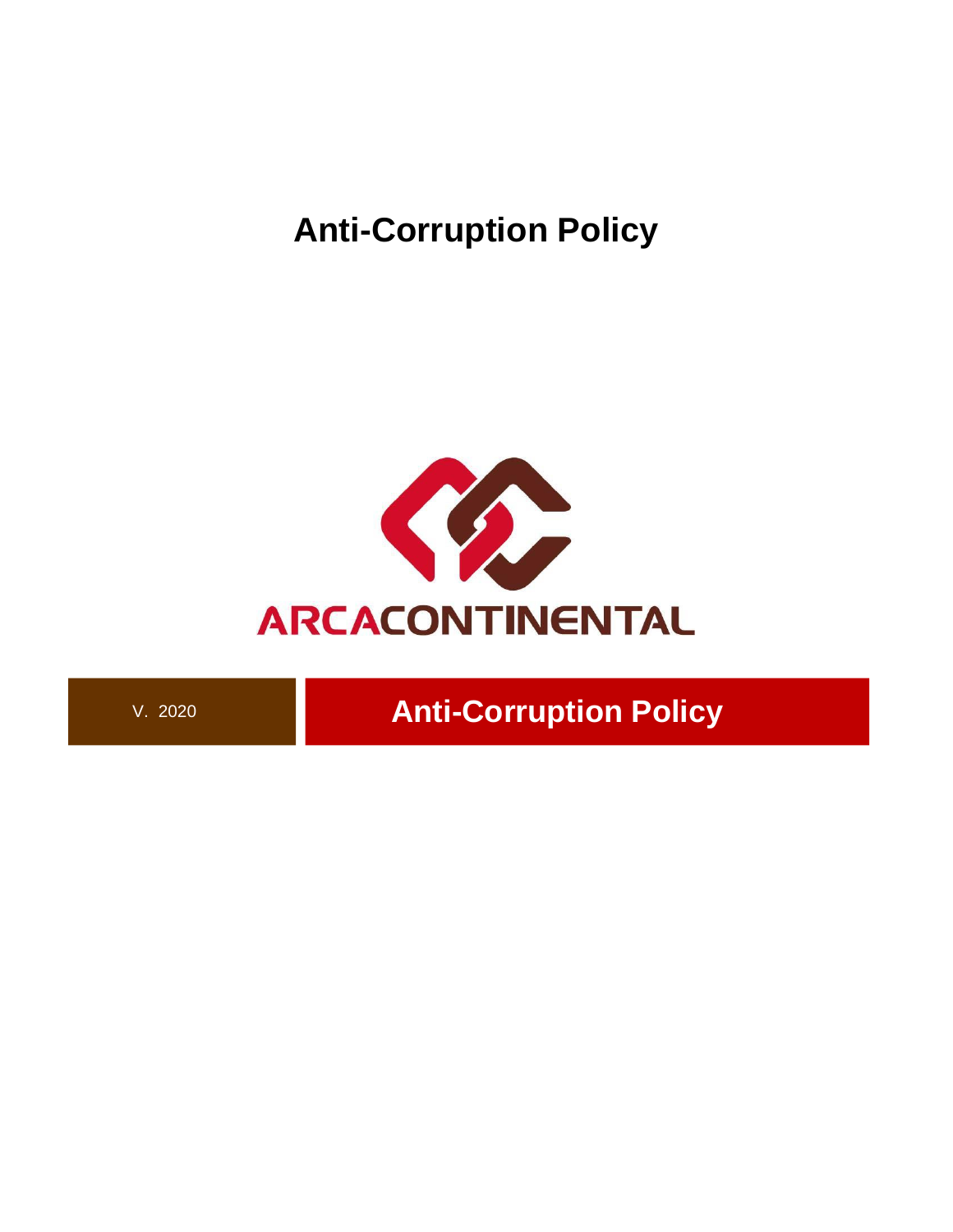# **Contents**

# **[ANTI-CORRUPTION POLICY](#page-2-0)**

- *[1.](#page-2-1) Purpose of Anti-Corruption Policy*
- *2. Scope and Application of Anti-Corruption Policy*
- *3. [Definitions of theTerms](#page-2-2)*
- *4. [General Principles](#page-4-0)*
- *5. [RelevantPolicies and Protocols](#page-4-1)* 
	- [5.1. Gifts and Entertainment Amenities](#page-4-2)
	- [5.2. Granting of Donations](#page-4-3)
	- 5.3. Sponsorships and other Promotional Activities
	- [5.4. Trips](#page-6-0)
	- [5.5. Purchases](#page-6-1)
	- [5.6. Political Contributions](#page-6-2)
	- 5.7. Processing of Permits and Licenses
	- 5.8. Inspections and Visits to Plants, Distribution Centers, and other Installations
	- 5.9. Bidding
	- [5.10. Traffic Incidents](#page-7-0)
	- 5.11. Intermmediaries of Arca Continental before Governmental Entities and Officials
	- 5.12. Invitations to Events Organized by Arca Continental
	- 5.13. Lobbying
	- [5.14. Facilitating Payments](#page-8-0)
	- 6. Difusion and Training
	- 7. Complaint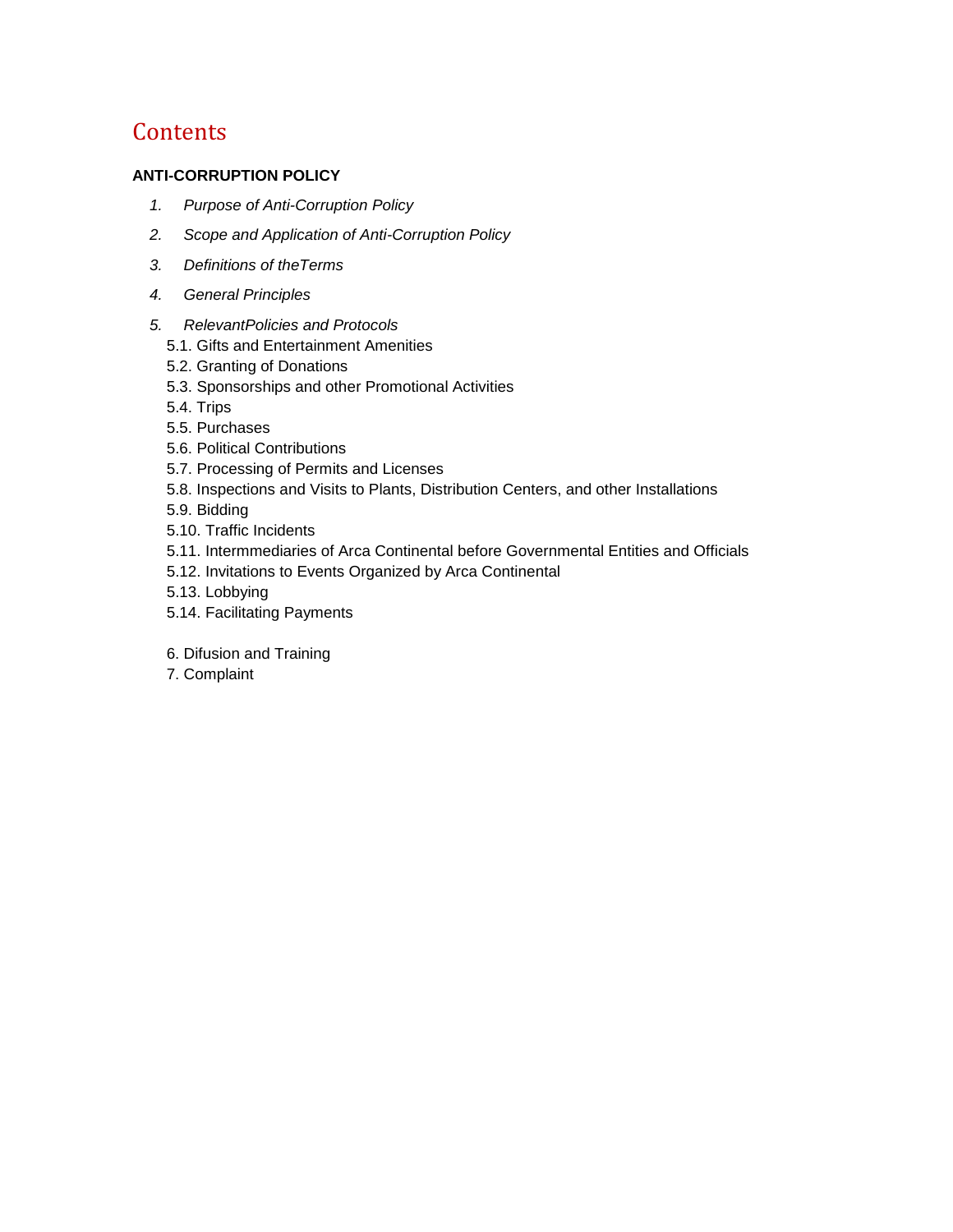# **ANTI-CORRUPTION POLICY**

## <span id="page-2-0"></span>**ARCA CONTINENTAL PROHIBITS AND REJECTS ALL ACTS OF CORRUPTION**

<span id="page-2-1"></span>**ANY PAYMENT, DELIVERY, OFFER, PROMISE, OR AUTHORIZATION IN THE NAME OR ON BEHALF OF THE COMPANY, DIRECTLY OR INDIRECTLY, OF ANYTHING OF VALUE TO ANY GOVERNMENT OFFICIAL, TO DO OR OMIT TO DO ANYTHING FOR THE PURPOSE OF OBTAINING OR RETAINING ANY UNDUE ADVANTAGE FOR ARCA CONTINENTAL OR ANY OTHER PERSON IS PROHIBITED.**

## 1. Purpose of the Anti-Corruption Policy

The purpose of this Anti-Corruption Policy is to establish general principles, procedures, and standards when interacting with Government Officials in order to prevent acts of corruption and violations to our *Code of Ethics and Code of Conduct Policies*, other related policies, and applicable legislation.

Compliance with this policy will protect both the Associate and Arca Continental against risks of corruption and the possible legal consequences. It will also contribute to a positive impact on the communities in which we participate, live our organizational culture, and protect our reputation and business.

## 2. Scope and Application of the Anti-Corruption Policy

This document, as well as the related policies and protocols related to those are applicable to all Associates of the different subsidiaries, affiliates, and business units in every country and region where Arca Continental has operations, as well as to third parties authorized to interact with Government Officials on behalf of Arca Continental.

Any Arca Continental Associate who violates this Anti-Corruption Policy will be subject to disciplinary action under the terms of our *Code of Ethics and Code of Conduct Policies*. In addition, Arca Continental may file complaints and take other measures before the competent authorities to protect its interests, for which reason said Associate may be personally open to civil and criminal liability.

The foregoing also applies, as appropriate, to any Intermediary who breaches this Anti-Corruption Policy.

## <span id="page-2-2"></span>3. Definitions of the Terms

**Lobbying** is the process by which Arca Continental makes known its opinion or position on any government project or action, through legitimate channels and in accordance with applicable legal provisions, with the intention that the relevant Government Officials objectively consider it and make informed decisions.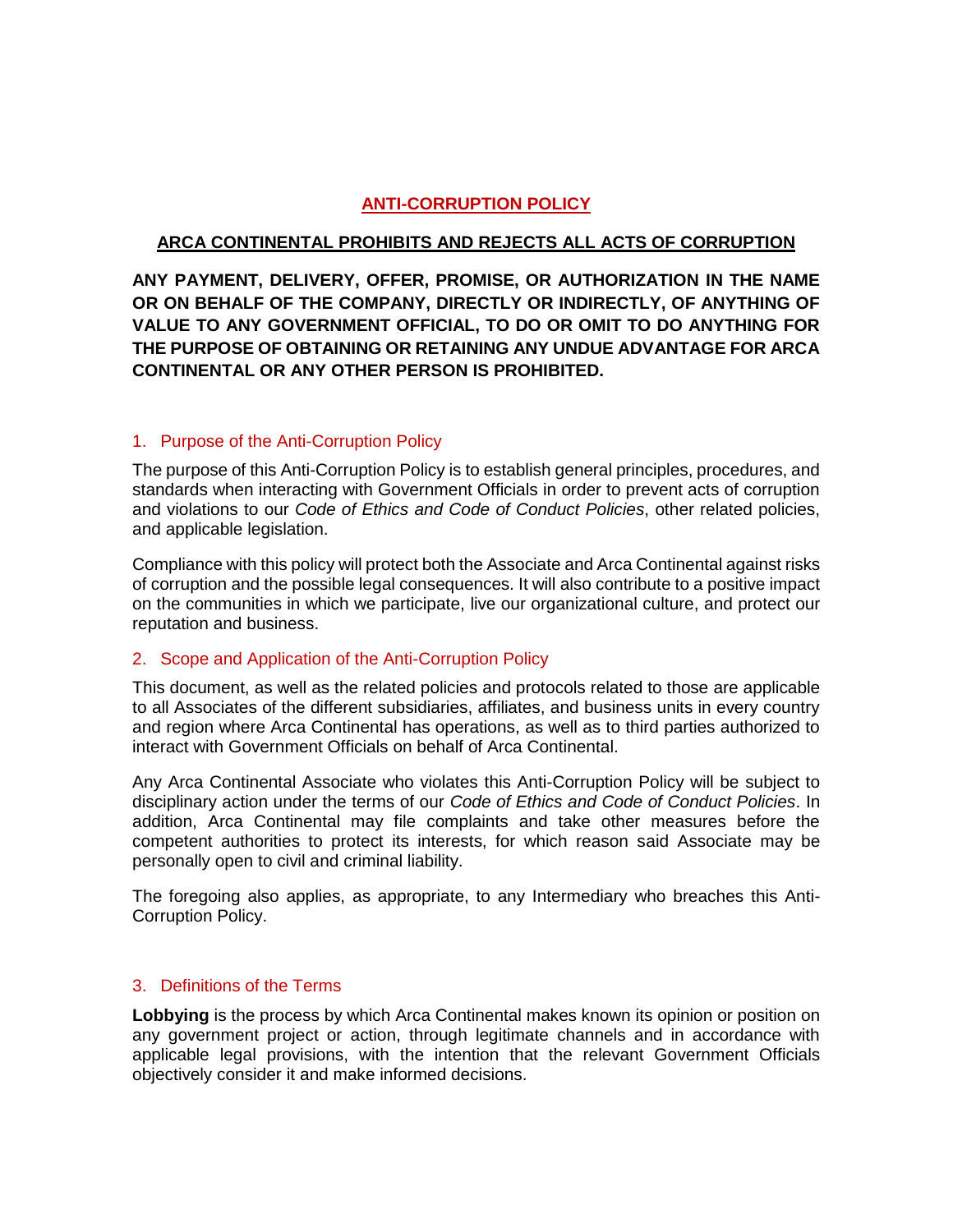An **Associate** is any person who is employed by Arca Continental or any of its member companies, temporarily or permanently, or who forms part of any of its boards or other administrative bodies.

**Political Contribution** is any monetary or in-kind contribution (e.g., resources, facilities, services, or products) to support political parties, political party officials, politicians, or candidates for elected office.

**A thing of value** is any object, service, rendering, benefit, favor, or anything else, whether tangible or intangible, that has value to a Public Official or to any relative, corporation, affiliate, friend, or other person or entity related to him/her. Among other things, this concept includes: cash, in-kind contributions, products, cash equivalents (such as gift cards and electronic purses), loans, gifts, prizes, food and beverages, travel, entertainment amenities (such as artistic, sporting, or recreational events), airline tickets, loan of automobiles or other goods, invitations to participate in travel, discounts granted on a selective basis, liquors, clothing, jewelry, political contributions, donations (including to charitable or non-profit organizations), offers, promises, or promotions of employment, any type of concession in an agreement, product or service, and stocks, shares, or securities of any company or entity.

**Donation** is any amount of money either in kind or in any other form, which is provided free of charge to support a specific legitimate purpose. A donation is usually support for community development, charitable purposes, or basic human needs (e.g., support for the population in a natural disaster).

**Due Diligence** is the investigation of relevant background and information (such as litigation, sanctions, public profile, positions and jobs, commercial activities, and policies) of a company or person, in the context of hiring or maintaining a business relationship or of any other nature to identify potential corruption or other risks.

**Government Entities** include (i) any power, level, or circumscription of government (including legislative, executive, or judicial powers, whether at the municipal, state, federal, or national level); (ii) an autonomous public body; (iii) a state-owned enterprise; (iv) an international public organization (e.g., UN, World Bank, OAS), or (v) a political party.

**Government Official** includes any person who holds a job, position, or commission in a Government Entity. The term also includes any candidate for public office, any person appointed by Government Entities or other institutions to perform administrative activities on their behalf, and employees of a supplier controlled by a Government Entity.

**Entertainment Expenses** are expenses related to invitations to restaurants or other similar commercial establishments, as well as to cultural, sporting, or entertainment events. Entertainment Expenses generally DO NOT include expenses in luxury or ostentatious establishments and under no circumstances do they include expenses at casinos or other gambling or similar establishments, discotheques or dance halls, or other establishments exclusively intended for adults.

**Intermediary** is any agent, manager, consultant, advisor, distributor, business partner, or service provider who in any way represents Arca Continental or its interests. Typical examples of intermediaries are: customs agents, attorneys, lobbying firms, marketing consultants, investigators, and intelligence service providers, among others.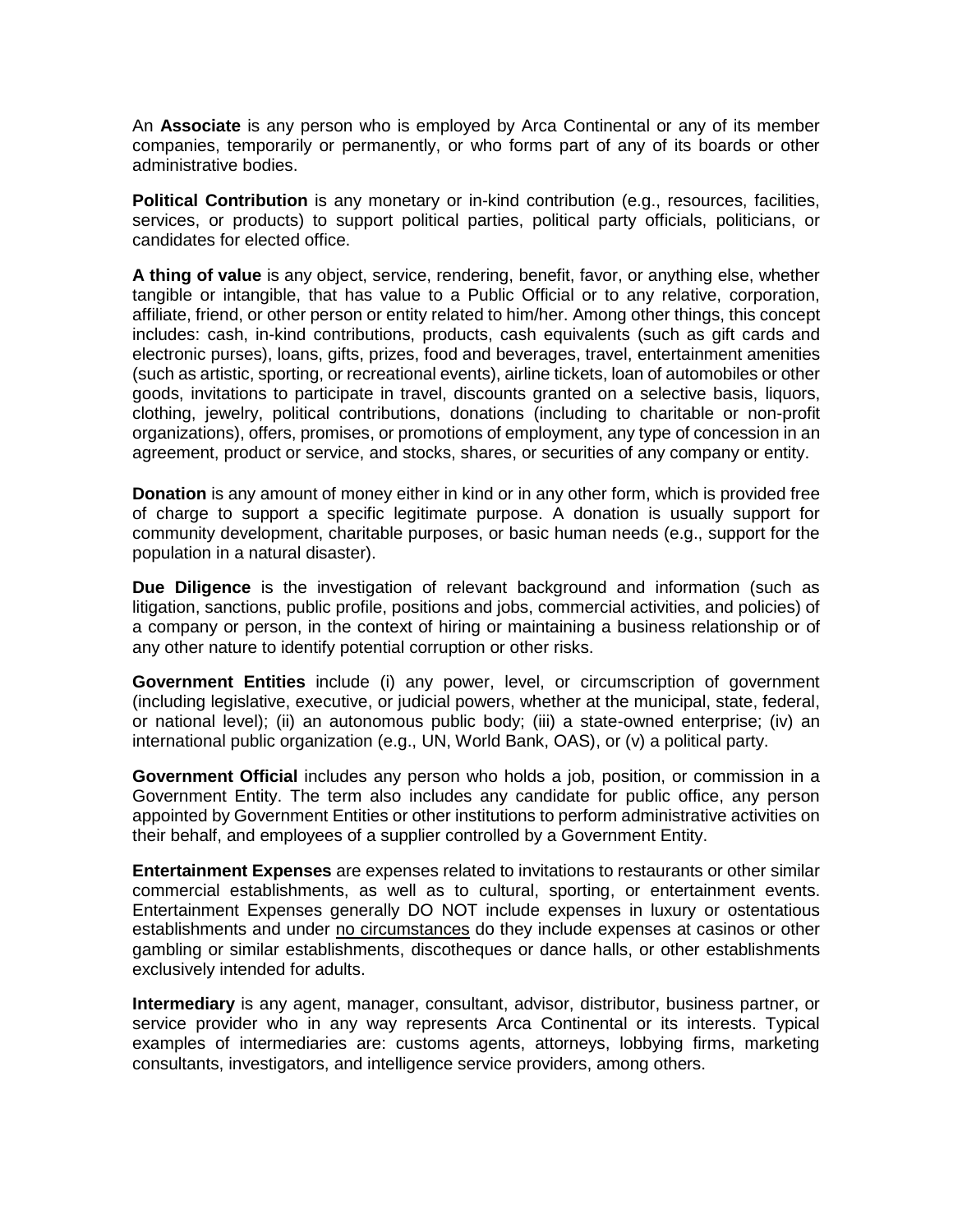**Compliance Officer** is the Arca Continental official in charge of the Ethics and Compliance System. You may contact the Compliance Officer by the following means: for Coca-Cola Southwest Beverages: COBC@cocacolaswb.com ; for Wise and any other operation: integridad.etica@arcacontal.com

**Facilitation Payment** is any undue payment made to a Government Official for the purpose of expediting a non-discretionary process.

**Gifts** are favors given as a courtesy or for promotional purposes, generally representative of Arca Continental's products, which do not compromise the independence, impartiality, or objectivity of the Government Official who receives them.

**Bribery** is any direct or indirect payment, delivery, offer, promise, or authorization, of anything of value to any Government Official to do or omit to do anything for the purpose of obtaining or retaining any improper advantage for the company or any other person.

# <span id="page-4-0"></span>4. General Principles

All interactions with Government Officials should have a business justification and be governed by professionalism, transparency, respect, and integrity, and in accordance with company regulations.

The provisions of this policy should be interpreted broadly. The Associates must comply with this policy not only to the letter, but also with Arca Continental's general principles in relation to the **prohibition and rejection of any act of corruption**.

The interactions with Government Officials must be properly documented, and once the necessary approvals have been obtained in accordance with our *Code of Ethics and Code of Conduct Policies,* as well as with the protocols identified in this policy, all relevant documentation must be retained.

## <span id="page-4-1"></span>5. Policies and Relevant Protocols

Arca Continental Associates and Intermediaries must strictly comply with the following policies and protocols:

## *5.1 Gifts and Entertainment Amenities*

<span id="page-4-2"></span>As a general rule, Gifts and Entertainment Expenses should not be granted to Government Officials. With the exception that when these Gifts or Entertainment Expenses are granted to said Government Officials, they are permitted by applicable law, and they comply with internal approvals.

# <span id="page-4-3"></span>*5.2 Granting of Donations*

**Donations to Organizations or Individuals.** Donations to any Government Official are prohibited, except for the Political Contributions as provided for in this Policy. Donations to persons, companies, associations, foundations, or other organizations in which a Government Official has a direct or indirect interest will only be permitted when there is no foreseeable relationship or interest between Arca Continental and the Government Official, and the Policy and internal approvals are complied with for Granting Donations.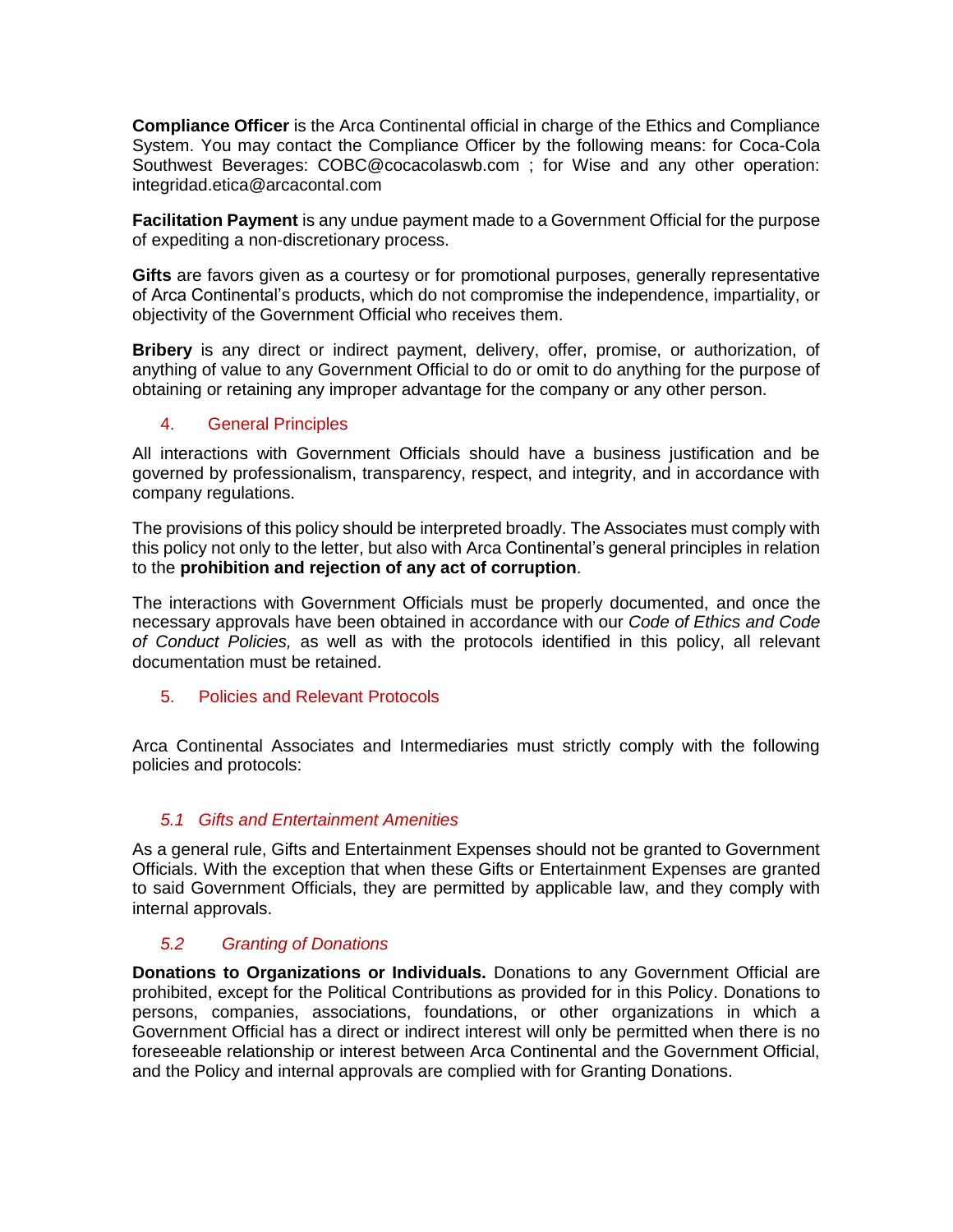**Donations to Government Entities.** Donations to government entities are permitted only if the following conditions are met:

- (a) The Donation is legitimate and permitted by applicable law
- (b) The Donation complies with the Policy for the Granting of Donations, and it is authorized in compliance to the same.
- (c) The Donation relates to Arca Continental's social responsibility or community development activities or that it is commercially justified (e.g., part of an authorized customer agreement with a government entity)..
- (d) The Donation is properly documented, auditable, and made in kind or through an official account of the government entity through the formal financial system. Donations in banknotes or coins or by any other means that is not readily auditable are prohibited. Donations made by checks or similar instruments should be made payable to the recipient government entity.
- (e) The Donation does not represent or give rise to an actual, potential, or apparent conflict of interest with the relevant government.

All expenses incurred by the Company for the concept of Donations must be clearly and accurately reflected in the accounting procedure corresponding to the nature of the transaction in Arca Continental's books and records, in accordance with applicable laws and regulations.

#### *5.3 Sponsorships and other Promotional Activities*

**Sponsorships and Other Promotional Activities to Organizations or Individuals.** Any sponsorship or delivery of free products within the framework of a promotional activity to any Government Official is prohibited. Sponsorships and other promotional activities to persons, companies, associations, foundations, or other organizations in which a Government Official has a direct or indirect interest will only be permitted when there is no relationship or foreseeable interest between Arca Continental and the Government Official, and the Policy and Manual of Sponsorships are complied with as well as internal approvals.

**Sponsorships and Other Promotional Activities to Government Entities or Intermediaries.** Sponsorships or delivery of free products within the framework of a promotional activity to government entities or their contractors or intermediaries will only be permitted if the following conditions are met:

- (a) They are permitted by applicable legislation.
- (b) There is a clear business justification (such as brand or product positioning, commercial promotion, and sales strategy).
- (c) They are properly documented, auditable, and comply with the official requirements of the governmental entity in question.
- (d) They do not represent or give rise to an actual, potential, or apparent conflict of interest with the relevant government entity.
- (e) They comply with all internal approvals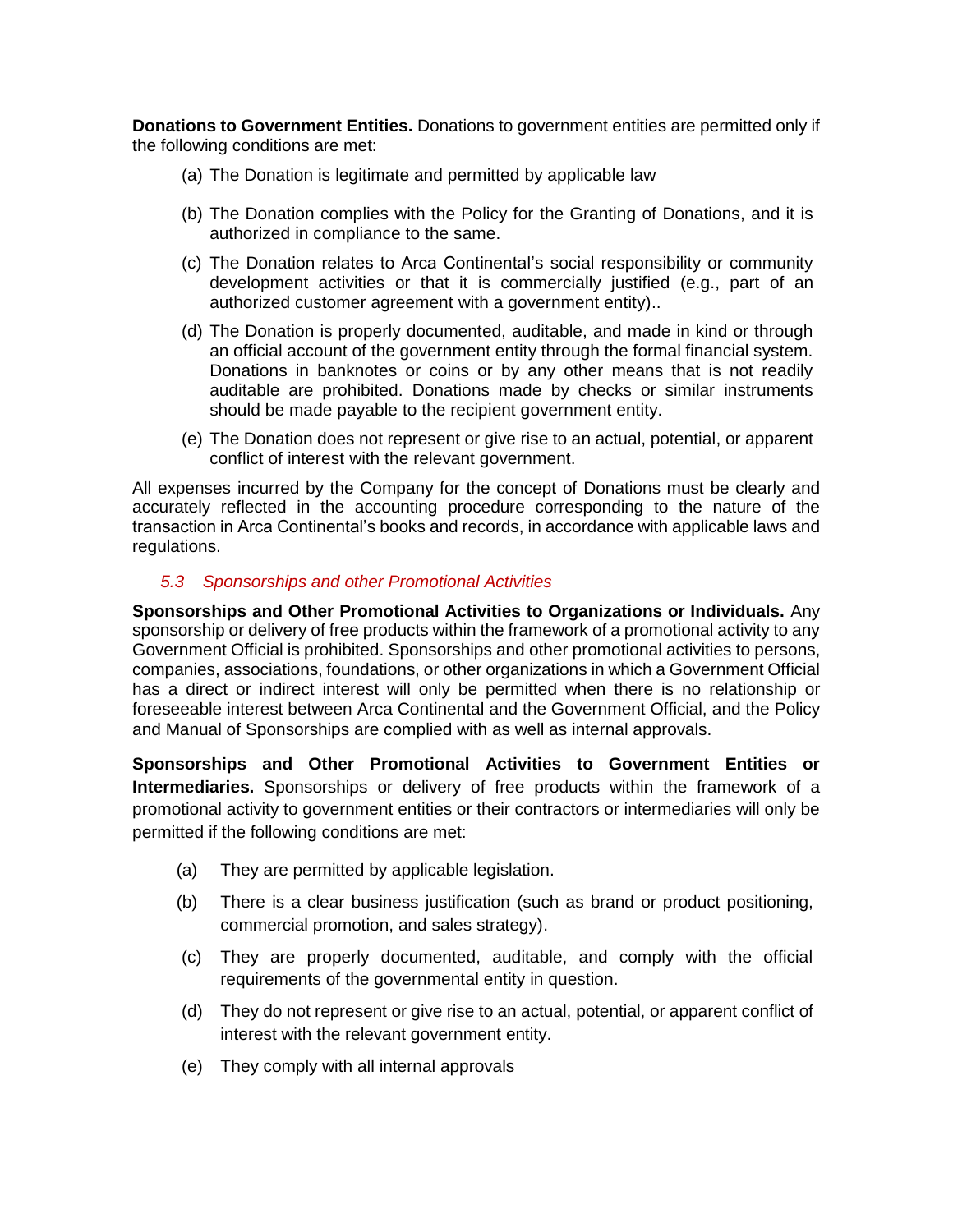# *5.4 Trips*

<span id="page-6-0"></span>As a general rule, trips should not be paid for Government Officials. As an exception, trips may be paid to Government Officials, provided that there is a clear business justification, and they are permitted by applicable law and comply with the Travel Policy as well as the internal approvals.

# *5.5 Purchases*

<span id="page-6-1"></span>**Purchases from Organizations or Individuals.** Any purchase of products or services from any Government Official is prohibited. Purchases of products or services from persons, companies, associations, foundations, or other organizations in which a Government Official has a direct or indirect interest will only be permitted when there is no foreseeable relationship or conflict of interest between Arca Continental and the Government Official as well as complying with the Purchasing Policy, and and the internal approvals.

**Purchases from Government Entities.** Purchases from government entities will only be permitted if they are permitted by applicable law, there is a clear business justification, and under normal market conditions, there is no conflict of interest with the government officials involved in the operation, and furthermore complying with the Purchasing Policy and the internal approvals.

# <span id="page-6-2"></span>*5.6 Political Contributions*

**Political Contributions from Arca Continental.** Political contributions from Arca Continental must be carefully analyzed and must strictly comply with applicable laws and our *Code of Ethics and Code of Conduct Policies*, as well as the internal approvals.

**Political Contributions by Associates.** If any Arca Continental Associate wishes to make Political Contributions in his/her personal capacity, he/she must ensure that these do not interfere with his/her ability to fulfill his/her obligations as an Associate. Additionally, the Associate will be strictly prohibited from using the name of Arca Continental and in no way give the impression that Arca Continental has any type of direct link or interest in said Political Contributions with the exception of those disclosures required by law.

# *5.7 Processing of Permits and Licenses*

The obtaining of licenses and permits corresponding to production facilities and plants, as well as vehicles, may be processed directly by Arca Continental's Associates or by Intermediaries who have satisfactorily passed through the process foreseen for Contracting Third Parties, the internal approvals, and who have signed an agreement in which they commit to comply with this Anti-Corruption Policy, the applicable anti-corruption laws, and with Arca Continental's *Code of Ethics and Code of Conduct Policies*.

# *5.8 Inspections and Visits to Plants, Distribution Centers, or Other Installations*

Official visits or inspections to Arca Continental installations will be attended to by the persons in charge as identified in the internal protocols, always immediately notifying the legal area of the country or business unit concerned and by sending a copy of all the documentation generated or related to any visit or inspection.

It is strictly prohibited to give, offer, or promise Gifts, Entertainment Amenities, or any other kind of gratuity to Government Officials or other persons outside the Company during the inspection.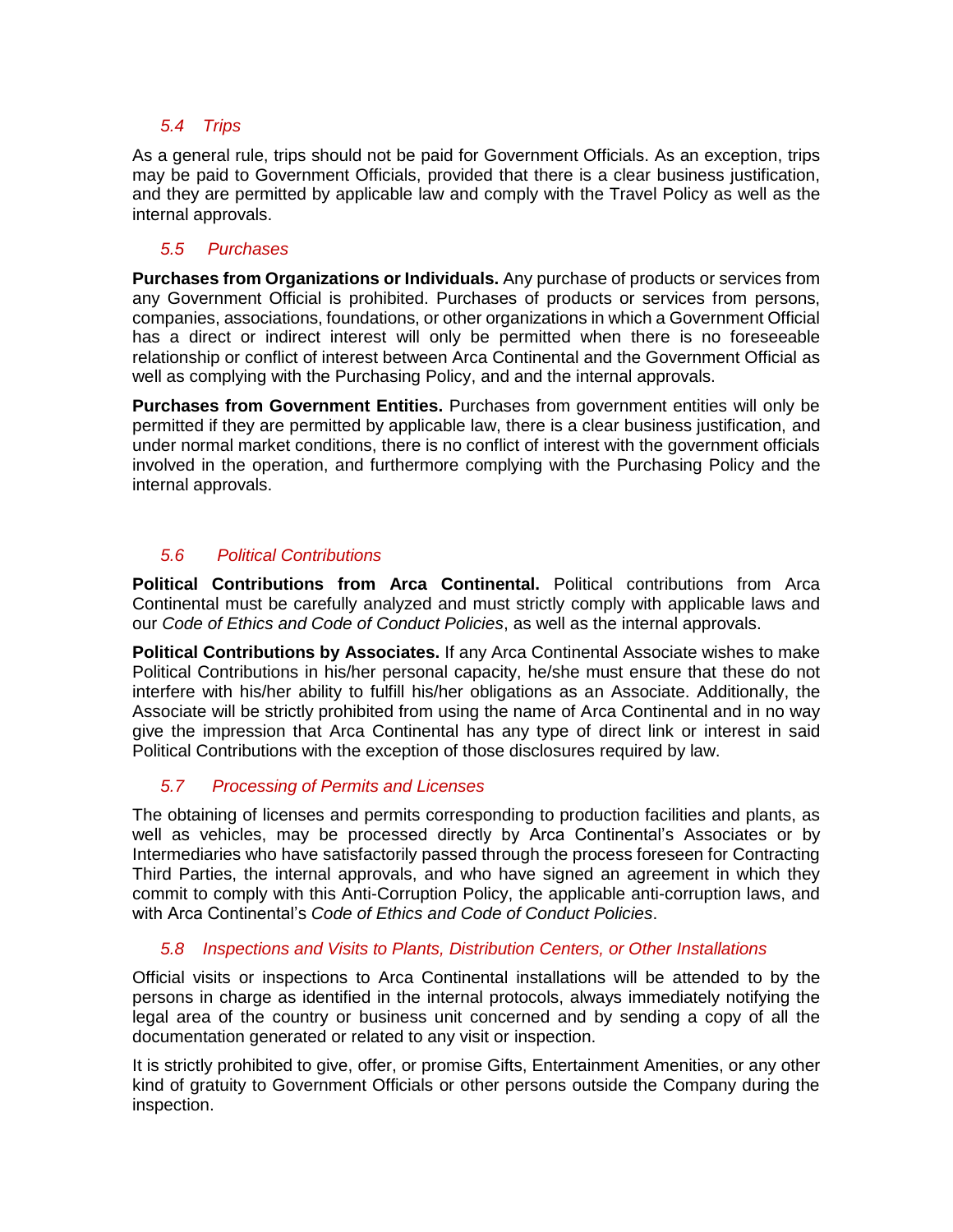## *5.9 Bidding*

Arca Continental will comply with all laws and other guidelines applicable to public bidding processes and government contracts.

In accordance with the general prohibition established at the beginning of this Anti-Corruption Policy, Arca Continental's Associates and Intermediaries are strictly prohibited from directly or indirectly giving, offering, or promising, money, or any other Asset of Value to a Government Official for the purpose of using their authority or influence to favor Arca Continental's interests during the course of a public bidding or contract award.

Without prejudice to the foregoing, all Arca Continental Associates must comply with the policy and relevant principles on the matter of the economic competency contained in our *Code of Ethics and Code of Conduct Policies.*

# *5.10 Traffic Incidents*

<span id="page-7-0"></span>In the event of a mishap, fault, or other road incident related to vehicle units owned by Arca Continental, the driver is prohibited from negotiating any type of arrangement with the authorities on behalf of Arca Continental. The only person with authority for managing the foregoing cases on behalf of Arca Continental will be the person designated by the company, who must operate at the direction of the Legal Deparment and inform the Legal Department when any of these cases occurs.

# *5.11 Arca Continental Intermediaries before Government Entities and Officials*

All the Intermediaries who are legally authorized to interact with government entities on behalf of Arca Continental must satisfactorily complete the process set forth for Contracting with third parties, the internal approvals and sign an agreement in which they commit to comply with this Anti-Corruption Policy, applicable anti-corruption laws, and Arca Continental's *Code of Ethics and Code of Conduct Policies.*

## *5.12 Invitations to Events Organized by Arca Continental*

Government Officials may be invited to corporate events such as plant openings, Distribution Centers, or other facilities, provided that they comply with the restrictions and limitations set forth in legislation, in this policy, and its protocols.

# *5.13 Lobbying*

In appropriate circumstances, Arca Continental may participate with its own initiatives or those proposed by its guild to improve current laws or regulations or the legal projects or applicable regulations. Arca Continental believes that being involved in the public agenda is an appropriate and important role for companies in an open company, as long as it is done in a legal and transparent manner. At all times, the Associates or Intermediaries involved in the Company's lobbying actions must respect the legislative context, applicable legislation and other provisions, the customs of each country, as well as the provisions of this Anti-Corruption Policy, our *Code of Ethics and Code of Conduct Policies* and other related policies.

Only Associates and Intermediaries authorized by the Public Affairs Area may be involved in any Lobbying activity. Before participating in any of these activities, authorized Associates may seek advice from the Compliance Officer.